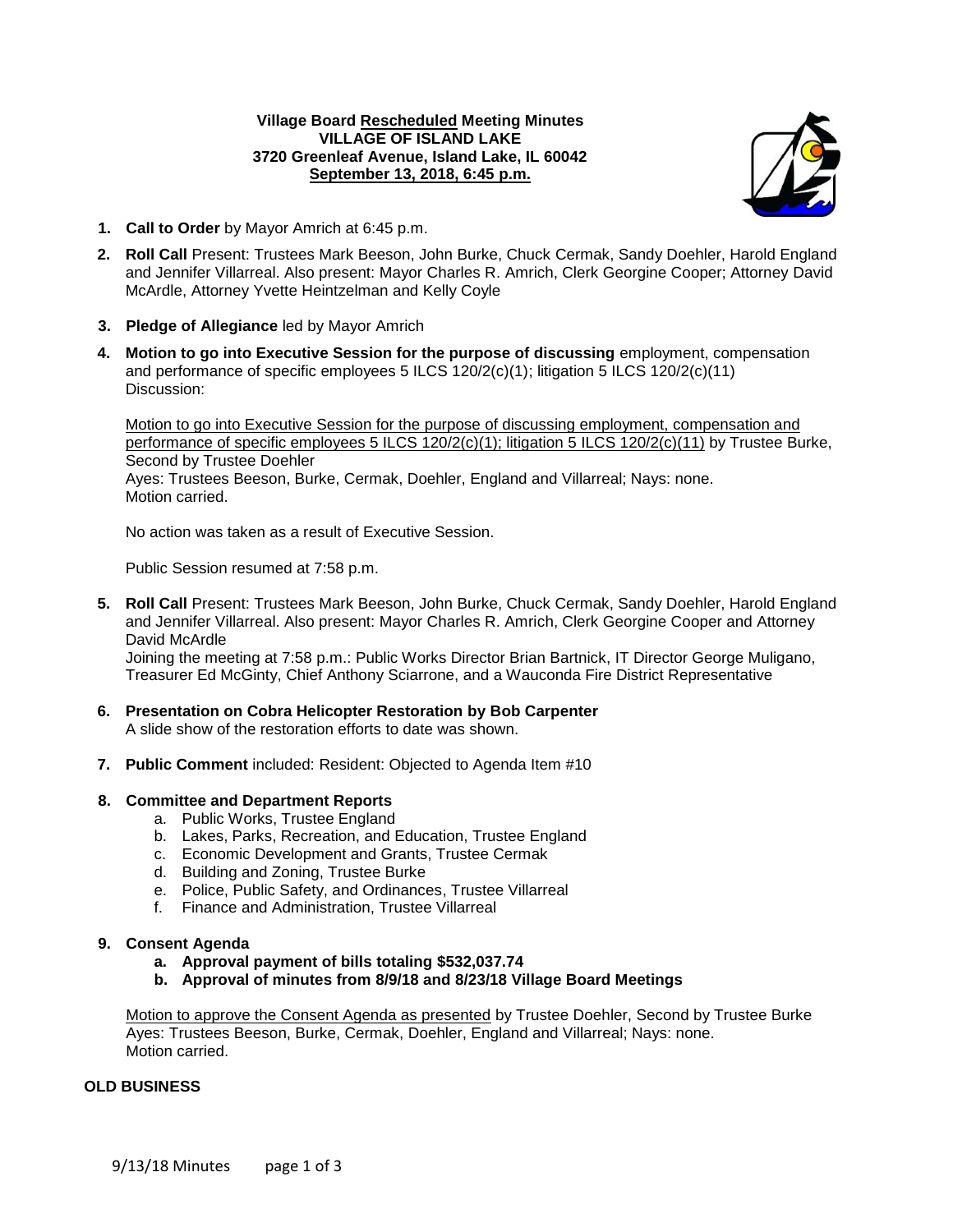**10. Motion to adopt Resolution 657-18** *A Resolution Censuring Trustee Sandy Doehler for Violation of the Village Anti-Harassment Policy*

Discussion: Attorney McArdle handed at 2013 censure of Trustee Fox and mentioned that was the only time since his tenure such a thing was done. No municipal law regarding censure. Trustee Burke stated that he would not put his name on this. Trustee Beeson: This was raised at a board meeting and Trustee Doehler listened to the complaints. Trustee Villarreal: This was brought up not as a vendetta, but that I was a witness to the incident. Village Officials are to be held to the same standards as employees for Anti-Harassment. You don't have a right to do that. Trustee England: Obscenities were said to me in front of my child.

Motion to adopt Resolution 657-18 A Resolution Censuring Trustee Sandy Doehler for Violation of the Village Anti-Harassment Policy by Trustee Villarreal, Second by Trustee Cermak Ayes: Trustees Cermak, Doehler, England and Villarreal; Nays: Trustees Beeson, Burke and Doehler Mayor Amrich: Aye. Motion carried.

**11.** *Village of Island Lake Personnel Rules and Regulations Manual* **Status** Elements are being inserted by various people.

## **NEW BUSINESS**

**12. Motion to ratify the mayor's retention of Yvette Heintzelman and the law firm of Clark Baird Smith LLC and to authorize the mayor to execute the agreement**

Motion to ratify the mayor's retention of Yvette Heintzelman and the law firm of Clark Baird Smith LLC and to authorize the mayor to execute the agreement by Trustee Beeson, Second Trustee Burke; Motion and Second withdrawn.

**13. Motion to authorize Mayor Amrich to sign the 2018 CDGB Street Repaving – Construction Services Engineering Services Agreement in the amount of \$17,000.00 with Baxter & Woodman Consulting Engineers** Discussion:

Motion to authorize Mayor Amrich to sign the 2018 CDGB Street Repaving – Construction Services Engineering Services Agreement in the amount of \$17,000.00 with Baxter & Woodman Consulting Engineers by Trustee Villarreal, Second by Trustee England Ayes: Trustees Beeson, Burke, Cermak, Doehler, England and Villarreal; Nays: none. Motion carried.

**14. Discussion and possible action on request consent to participate in doctoral dissertation,** *A Survey Analysis of the Impact of Residency Requirements on Municipal Employees in Illinois*

Motion to consent to participate in doctoral dissertation, *A Survey Analysis of the Impact of Residency Requirements on Municipal Employees in Illinois* by Trustee Beeson:, Second by Trustee Doehler Ayes: Trustees Beeson, Burke, Cermak, Doehler, England and Villarreal; Nays: none. Motion carried.

**15. Discussion and possible action on Island Lake Lioness Club request for annual Chili/Bonfire event on Saturday, October 13, 2018, from 7:00 – 10:00 p.m.**

Discussion: Lioness Jennifer Monday asked permission to use Converse Park for annual bonfire and to sell chili and have a band (band will finish at 9:30 p.m.)

Motion to grant request for use of Converse Park and for a bonfire for annual Chili/Bonfire event on Saturday, October 13, 2018, from 6:00 – 10:00 p.m. by Trustee Beeson, Second by Trustee Burke Ayes: Trustees Beeson, Burke, Cermak, Doehler, England and Villarreal; Nays: none. Motion carried.